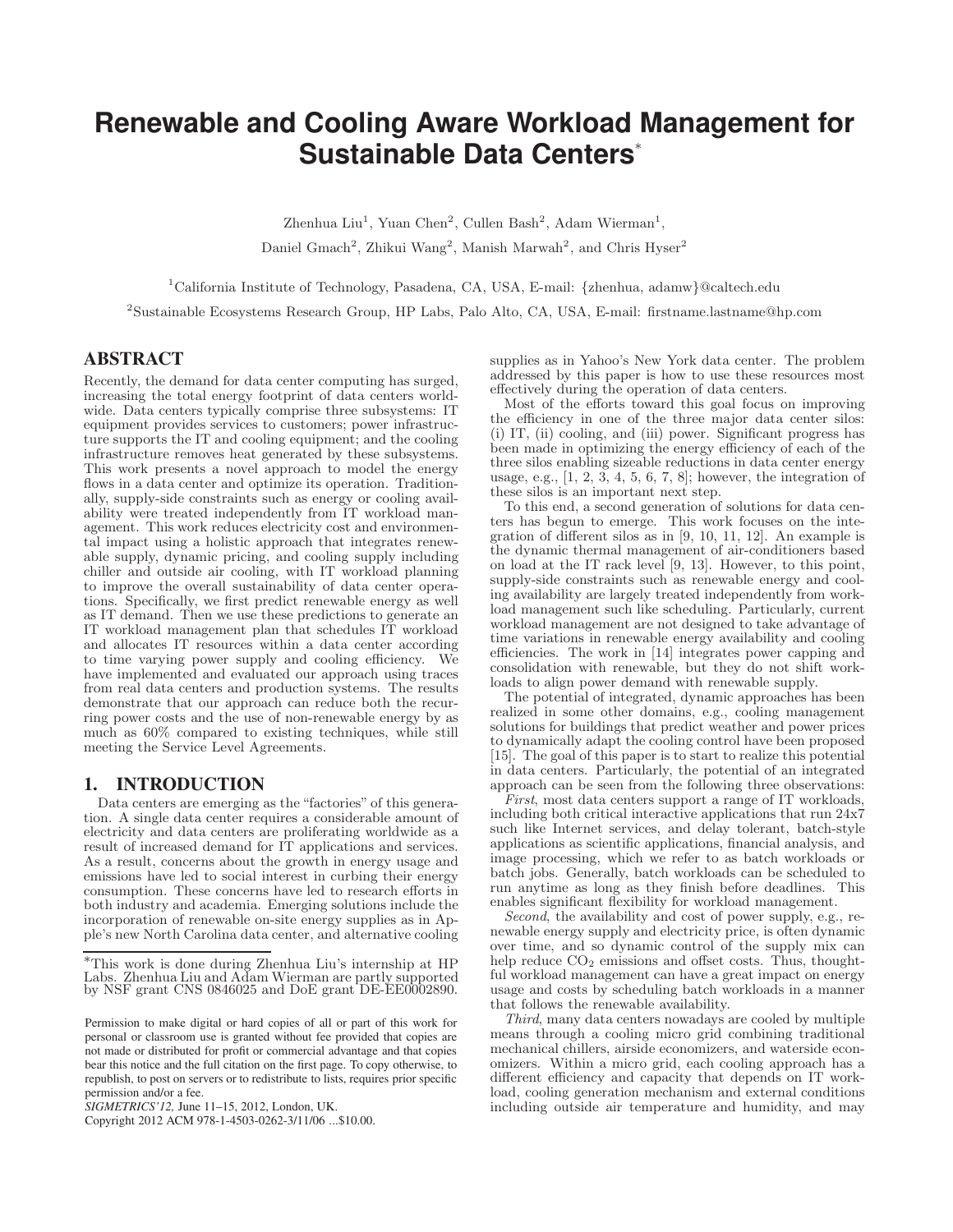

Figure 1: Sustainable Data Center

vary with the time of day. This provides opportunities to optimize cooling cost by "shaping" IT demand according to time varying cooling efficiency and capacity.

The three observations above highlight that there is considerable potential for integrated management of the IT, cooling, and power subsystems of data centers. Providing such an integrated solution is the goal of this work. Specifically, we provide a novel workload scheduling and capacity management approach that integrates energy supply (renewable energy supply, dynamic energy pricing) and cooling supply (chiller cooling, outside air cooling) into IT workload management to improve the overall energy efficiency and reduce the carbon footprint of data center operations.

A key component of our approach is demand shifting, which schedules batch workloads and allocates IT resources within a data center according to the availability of renewable energy supply and the efficiency of cooling. This is a complex optimization problem due to the dynamism in the supply and demand and the interaction between them. To see this, given the lower electricity price and temperature of outside air at night, batch jobs should be scheduled to run at night; however, because more renewable energy like solar is available around noon, we should do more work during the day to reduce electricity bill and environmental impact.

At the core of our design is a model of the costs within the data center, which is used to formulate a constrained convex optimization problem. The workload planner solves this optimization to determine the optimal demand shifting. The optimization-based workload management has been popular in the research community recently, e.g.,  $[16, 17, 18, 19, 3, 11,$ 20, 21]. The key contributions of the formulation considered here compared to the prior literature are (i) the addition of a detailed cost model and optimization of the cooling component of the data center, which is typically ignored in previous designs; (ii) the consideration of both interactive and batch workloads; and (iii) the derivation of important structural properties of the optimal solutions to the optimization.

In order to validate our integrated design, we have implemented a prototype of our approach for a data center that includes solar power and outside air cooling. Using our implementation, we perform a number of experiments on a real testbed to highlight the practicality of the approach (Section 5). In addition to validating our design, our experiments are centered on providing insights into the following questions:

- (1) How much benefit (reducing electricity bill and environmental impact) can be obtained from our renewable and cooling-aware workload management planning?
- $(2)$  Is net-zero<sup>1</sup> grid power consumption achievable?
- (3) Which renewable source is more valuable? What is the optimal renewable portfolio?



# 2. SUSTAINABLE DATA CENTER OVERVIEW

Figure 1 depicts an architectural overview of a sustainable data center. The IT equipment includes servers, storage and networking switches that support applications and services hosted in the data center. The *power infrastruc*ture generates and delivers power for the IT equipment and cooling facility through a power micro grid that integrates grid power, local renewable generation such as photovoltaic (PV) and wind, and energy storage. The cooling infrastructure provides, delivers and distributes the cooling resources to extract the heat from the IT equipment. In this example, the cooling capacity is delivered to the data center through the Computer Room Air Conditioning (CRAC) Units from the cooling micro grid that consists of air economizer, water economizer and traditional chiller plant. We discuss these three key subsystems in detail in the following sections.

## 2.1 Power Infrastructure

Although renewable energy is in general more sustainable than grid power, the supply is often time varying in a manner that depends on the source of power, location of power generators, and the local weather conditions. Figure 2 shows the power generated from a 130kW PV installation for an HP data center and a nearby 100kW wind turbine in California, respectively. The PV generation shows regular variation while that from the wind is much less predictable. How to manage these supplies is a big challenge for application of renewable energy in a sustainable data center.

Despite the usage of renewable energy, data centers must still rely on non-renewable energy, including off-site grid power and on-site energy storage, due to availability concerns. Grid power can be purchased at either a pre-defined fixed rate or an on-demand time-varying rate, and Figure 3 shows an example of time-varying electricity price over 24 hours. Note that there might also be an additional charge for the peak demand.

Local energy storage technologies can be used to store and smooth out the supply of power for a data center. A variety of technologies are available [22], including flywheels, batteries, and other systems. Each has its costs, advantages and disadvantages. Energy storage is still quite expensive and there is power loss associated with energy conversion and charge/discharge. Hence, it is critical to maximize the use of the renewable energy that is generated on site. An ideal scenario is to maximize the use of renewable energy while minimizing the use of storage.

## 2.2 Cooling Supply

Due to the ever-increasing power density of IT equipment in today's data centers, a tremendous amount of electricity is used by the cooling infrastructure. According to [23], a significant amount of data center power goes to the cooling system (up to 1/3) including CRAC units, pumps, chiller plant and cooling towers.

Lots of work has been done to improve the cooling efficiency through, e.g., smart facility design, real-time control and optimization [8, 7]. Traditional data centers use chillers

<sup>1</sup>By "net-zero" we mean that the total energy usage over a fixed period is less than or equal to the local total renewable generation during that period. Note that this does not mean that no power from the grid is used during this period.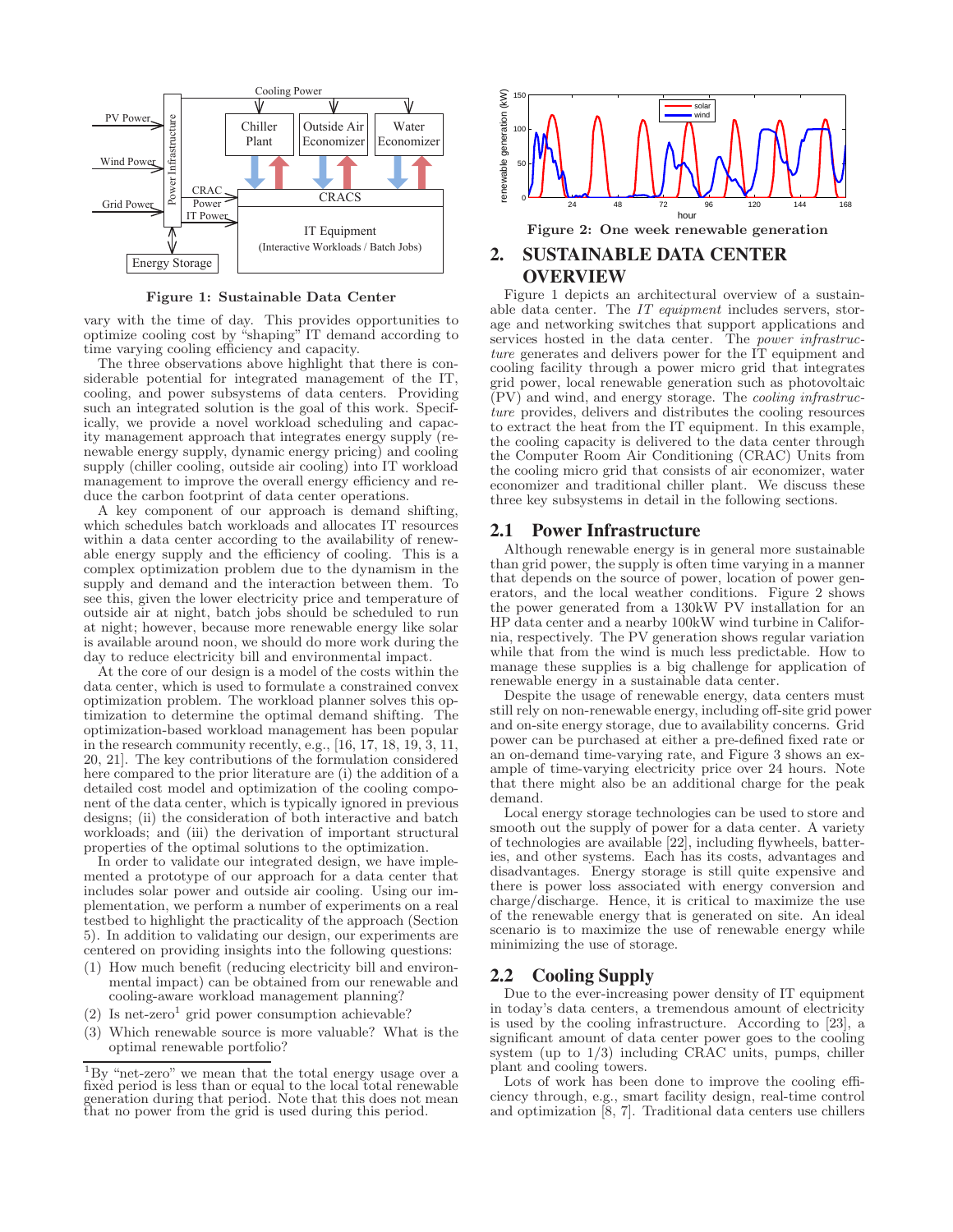

Figure 3: One week real-time electricity price

to cool down the returned hot water from CRACs via mechanical refrigeration cycles since they can provide high cooling capacity continuously. However, compressors within the chillers consume a large amount of power [24, 25]. Recently, "chiller-less" cooling technologies have been adopted to remove or reduce the dependency on mechanical chillers. In the case with water-side economizers, the returned hot water is cooled down by components such as dry coolers or evaporative cooling towers. The cooling capacity may also be generated from cold water from seas or lakes. In the case of air economizers, cold outside air may be introduced after filtering and/or humidification/de-humidification to cool down the IT equipment directly while hot air is rejected into the environment.

However, these so-called "free" cooling approaches are actually not free [24]. First, there is still a non-negligible energy cost associated with these approaches, e.g., blowers driving outside air through data center need to work against air flow resistance and therefore consume power. Second, the efficiency of these approaches is greatly affected by environmental conditions such as ambient air temperature and humidity, compared with that of traditional approaches based on mechanical chillers. The cooling efficiency and capacity of the economizers can vary widely along with time of the day, season of the year, and geographical locations of the data centers. These approaches are usually complemented by more stable cooling resources such as chillers, which provides opportunities to optimize the cooling power usage by "shaping" IT demand according to cooling efficiencies.

# 2.3 IT Workload

There are many different workloads in a data center. Most of them fit into two classes: interactive, and non-interactive or batch. The interactive workloads such as Internet services or business transactional applications typically run 24x7 and process user requests, which have to be completed within a certain time (response time), usually within a second. Noninteractive batch jobs such as scientific applications, financial analysis, and image processing are often delay tolerant and can be scheduled to run anytime as long as progress can be made and the jobs finish before the deadline (completion time). This deadline is much more flexible (several hours to multiple days) than that of interactive workload. This provides great optimization opportunities for workload management to "shape" non-interactive batch workloads based on the varying renewable energy and cooling supply.

Interactive workloads are characterized by different stochastic properties for request arrival, service demand, and Service Level Agreements (SLAs, e.g., thresholds of average response time or percentile delay). Figure 4 shows a 7-day normalized workload demand (CPU usage) trace for a popular photo sharing and storage web service, which has more than 85 million registered users in 22 countries. We can see that the workload shows significant variability and exhibits a clear diurnal pattern, which is typical for data center interactive workloads.

Batch jobs are defined in terms of total resource demand (e.g, CPU hours), starting time, completion time as well as maximum resource consumption (e.g., a single thread pro-



Figure 4: One week interactive workload

gram can use up to 1 CPU). Conceptually, a batch job can run at anytime on many different servers as long as it finishes before the specified completion time. Our integrated management approach exploits this flexibility to make use of renewable energy and efficient cooling when available.

# 3. MODELING AND OPTIMIZATION

As discussed above, time variations in renewable energy supply availability and cooling efficiencies provide both opportunities and challenges for managing IT workloads in data centers. In this section, we present a novel design for renewable and cooling aware workload management that exploits opportunities available to improve the sustainability of data centers. In particular, we formulate an optimization problem for adapting the workload scheduling and capacity allocation to varying supply from power and cooling infrastructure.

## 3.1 Optimizing the cooling substructure

We first derive the optimal cooling substructure when multiple cooling approaches are available in the substructure. We consider two cooling approaches: the outside air cooling which supplies most of the cooling capacity, and cooling through mechanical chillers which guarantees availability of cooling capacity. By exploring the heterogeneity of the efficiency and cost of the two approaches, we represent the minimum cooling power of the substructure as a function of the IT heat load.

In the following discussion, we define *cooling coefficient* as the cooling power divided by the IT power to represent the cooling efficiency. By cooling capacity we mean how much heat the cooling system can extract from the IT equipment and reject into the environment. In the case of outside air cooling, the cold air from outside is assumed pushed into the return ends of the CRAC units while the hot air from the outlets of the server racks is exhausted to the ambient environment through ducts.

#### *Outside Air Cooling*

The energy usage of outside air cooling is mainly the power consumed by blowers, which can be approximated as a cubic function of the blower speed [26, 24]. We assume that capacity of the outside air cooling is under tight control, e.g., through blower speed tuning, to avoid over-provisioning. Then the outside air capacity is equal to the IT heat load at the steady state when the latter does not exceed the total air cooling capacity. Based on basic heat transfer theory [27], the cooling capacity is proportional to the air volume flow rate. The air volume flow rate is approximately proportional to blower speed according to the general fan laws [26, 24]. Therefore, outside air cooling power can be defined as a function of IT power d as  $f_a(d) = kd^3$ ,  $0 \le d \le \overline{d}$ ,  $k > 0$ , which is a convex function. The parameter  $k$  depends on the temperature difference,  $(t_{RA} - t_{OA})$ , based again on heat transfer theory, where  $t_{OA}$  is the outside air temperature (OAT) and  $t_{RA}$  is the temperature of the (hot) exhausting air from the IT racks. The maximum capacity of this cooling system can be modeled as  $\overline{d} = C(t_{RA} - t_{OA})$ . The parameter  $C > 0$ is the maximum capacity of the air, which is proportional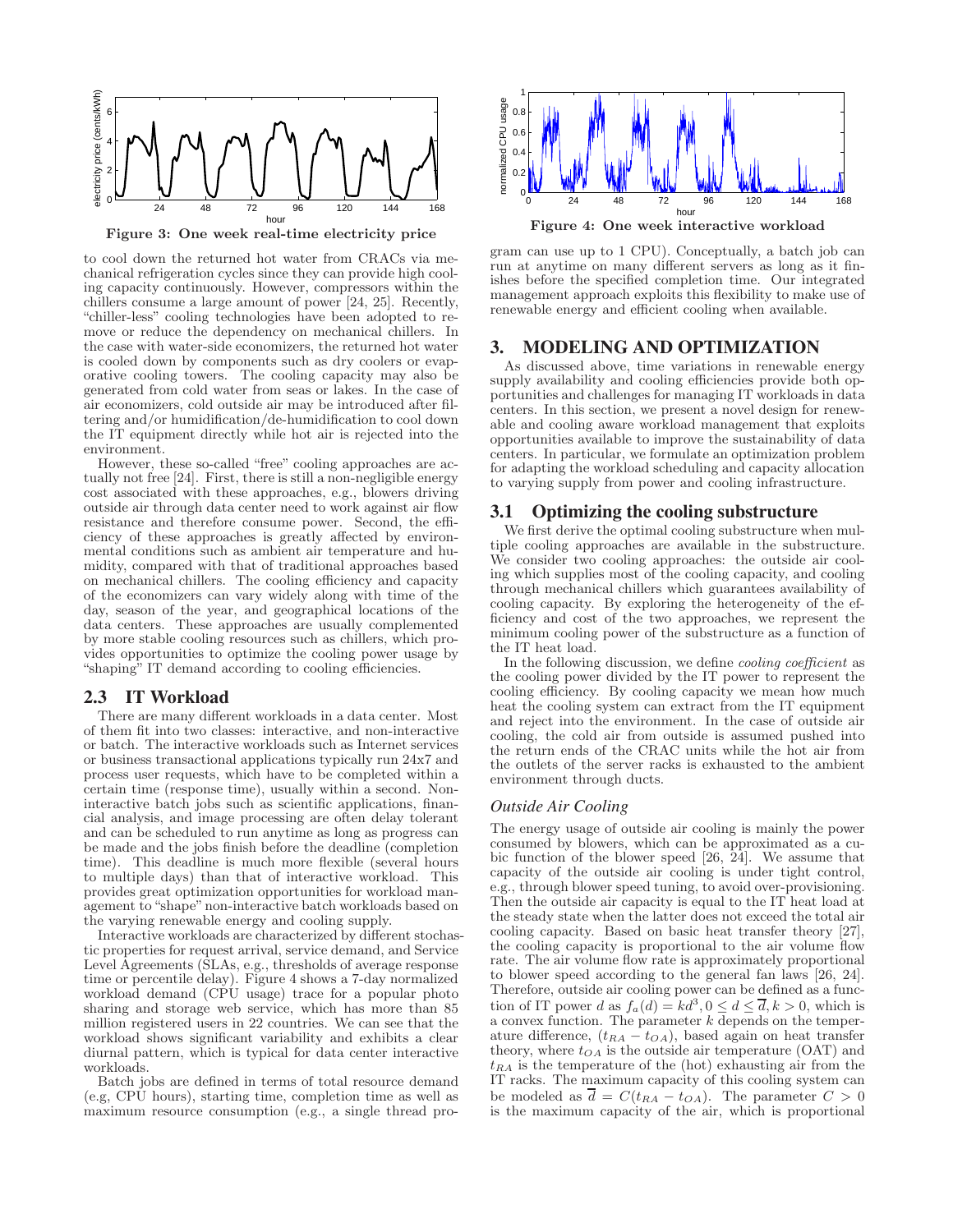

Figure 5: Cooling coefficient comparison, for conversion, 20°C=68°F, 25°C=77°F, 30°C=86°F

to the maximal outside air mass flow rate when the blowers run at the highest speed. As one example, Figure 5(a) shows the cooling coefficient for an outside air cooling system (assuming the exhausting air temperature is  $35\degree \text{C}/95\degree \text{F}$ ) under different outside air temperatures.

## *Chilled Water Cooling*

First-principle models of chilled water cooling systems, including the chiller plant, cooling towers, pumps and heat exchangers, are complicated [27, 13, 25]. In this paper, we consider an empirical chiller efficiency model that was built on actual measurement of an operational chiller [25]. Figure 5(b) shows the cooling coefficient of the chiller. Different from the outside air cooling, the chiller cooling coefficient does not change much with OAT and the variation over different IT load is much smaller than that under outside air cooling. In the following analysis, the chiller power consumption is approximated as  $f_c(d) = \gamma d$ , where d is again the IT power and  $\gamma > 0$  is a constant depending on the chiller. Our analysis also applies to the case of any arbitrary strictly increasing and convex chiller cooling function [28].

## *Cooling optimization*

As shown in Figure 5, the efficiency of outside air cooling is more sensitive to IT load and the OAT than is that of chiller cooling. Furthermore, the cost of outside air cooling is higher than that of the chiller when the IT load exceeds a certain value because its power increases very fast (superlinearly) as the IT power increases, in particular for high ambient temperatures. The heterogeneous cooling efficiencies of the two approaches and the varying properties along with air temperature and heat load provide opportunities to optimize the cooling cost by using proper cooling capacity from each cooling supply as we discuss below, or by manipulating the heat load through demand shaping as we show in later sections.

For a given IT power  $d$  and outside air temperature  $t_{OA}$ , there exists an optimal cooling capacity allocation between outside air cooling and chiller cooling. Assume the cooling capacities provided by the chiller and outside air are  $d_1$  and  $d_2$  respectively  $(d_1 = d - d_2)$ . From the cooling models introduced above, the optimal cooling power consumption is

$$
c(d) = \min_{d_2 \in [0, \overline{d}]} \gamma(d - d_2)^+ + kd_2^3 \tag{1}
$$

This can be solved analytically, which yields

$$
d_2^* = \begin{cases} d & \text{if } d \le d_s \\ d_s & \text{otherwise} \end{cases}
$$

where  $d_s = \min \left\{ \sqrt{\gamma/3k}, \overline{d} \right\}$ , and the optimal outside air cooling capacity is  $d_1^* = d - d_2^*$ . So,

$$
c(d) = \begin{cases} kd^3 & \text{if } d \leq d_s \\ kd_s^3 + \gamma(d - d_s) & \text{otherwise} \end{cases}
$$
 (2)



Figure 6: Optimal cooling power

is the cooling power of the optimal substructure, which is used for the optimization in later sections. Figure 6 illustrates the relationship between cooling power and IT load for different ambient temperatures. We see that the cooling power is a convex function of IT power, higher with hotter outside air. We also prove that the optimal  $c(d)$  is a convex function of  $d$  in [28], which is important for using this as a component of the overall optimization for workload management.

#### 3.2 System Model

We consider a discrete-time model whose timeslot matches the timescale at which the capacity provisioning and scheduling decisions can be updated. There is a (possibly long) time period we are interested in,  $\{1, 2, ..., T\}$ . In practice,  $\overline{T}$  could be a day and a timeslot length could be 1 hour. The management period can be either static, e.g., to perform the scheduling every day for the execution of the next day, or dynamic, e.g., to create a new plan if the old scheduling differs too much from the actual supply and demand. The goal of the workload management is at each time  $t$  to:

- (i) Make the scheduling decision for each batch job;
- (ii) Choose the energy storage usage;
- (iii) Optimize the cooling infrastructure.

We assume the renewable supply at time t is  $r(t)$ , which may be a mix of different renewables, such as wind and PV solar. We denote the grid power price at time  $t$  by  $p(t)$  and assume  $p(t) > 0$  without loss of generality. If at some time t we have negative price, we will use up the total capacity at this timeslot, then we only need to make capacity decisions for other timeslots, see [28] for more details. To model energy storage, we denote the energy storage level at time t by  $es(t)$ with initial value  $es(0)$  and the discharge/charge at time t by  $e(t)$ , where positive or negative values mean discharge or charge, respectively. Also, there is a loss rate  $\rho \in [0, 1]$  for energy storage. We therefore have the relation  $es(t + 1) =$  $\rho(es(t)-e(t))$  between successive timeslots and we require  $0 \leq es(t) \leq ES, \forall t$ , where ES is the energy storage capacity. Though there are more complex energy storage models [29], they are beyond the scope of the paper.

Assume that there are I interactive workloads. For interactive workload i, the arrival rate at time t is  $\lambda_i(t)$ , the mean service rate is  $\mu_i$  and the target performance metrics (e.g., average delay, or 95th percentile delay) is  $rt_i$ . In order to satisfy these targets, we need to allocate interactive workload *i* with IT capacity  $a_i(t)$  at time *t*. Here  $a_i(t)$  is derived from analytic models (e.g., M/GI/1/PS, M/M/k) or system measurements as a function of  $\lambda_i(t)$  because performance metrics generally improve as the capacity allocated to the workload increases, hence there is a sharp threshold for  $a_i(t)$ . Note that our solution is quite general and does not depend on a particular model.

Assume there are  $J$  classes of batch jobs. Class  $j$  batch jobs have total demand  $B_j$ , maximum parallelization  $MP_j$ , starting time  $S_j$  and deadline  $E_j$ . Let  $b_j(t)$  denote the amount of capacity allocated to class  $j$  jobs at time  $t$ . We have  $0 \leq b_j(t) \leq MP_j, \forall t \text{ and } \sum_t b_j(t) \leq B_j$ . Given the above definitions, the total IT demand at time  $t$  is given by

$$
d(t) = \sum_i a_i(t) + \sum_j b_j(t). \tag{3}
$$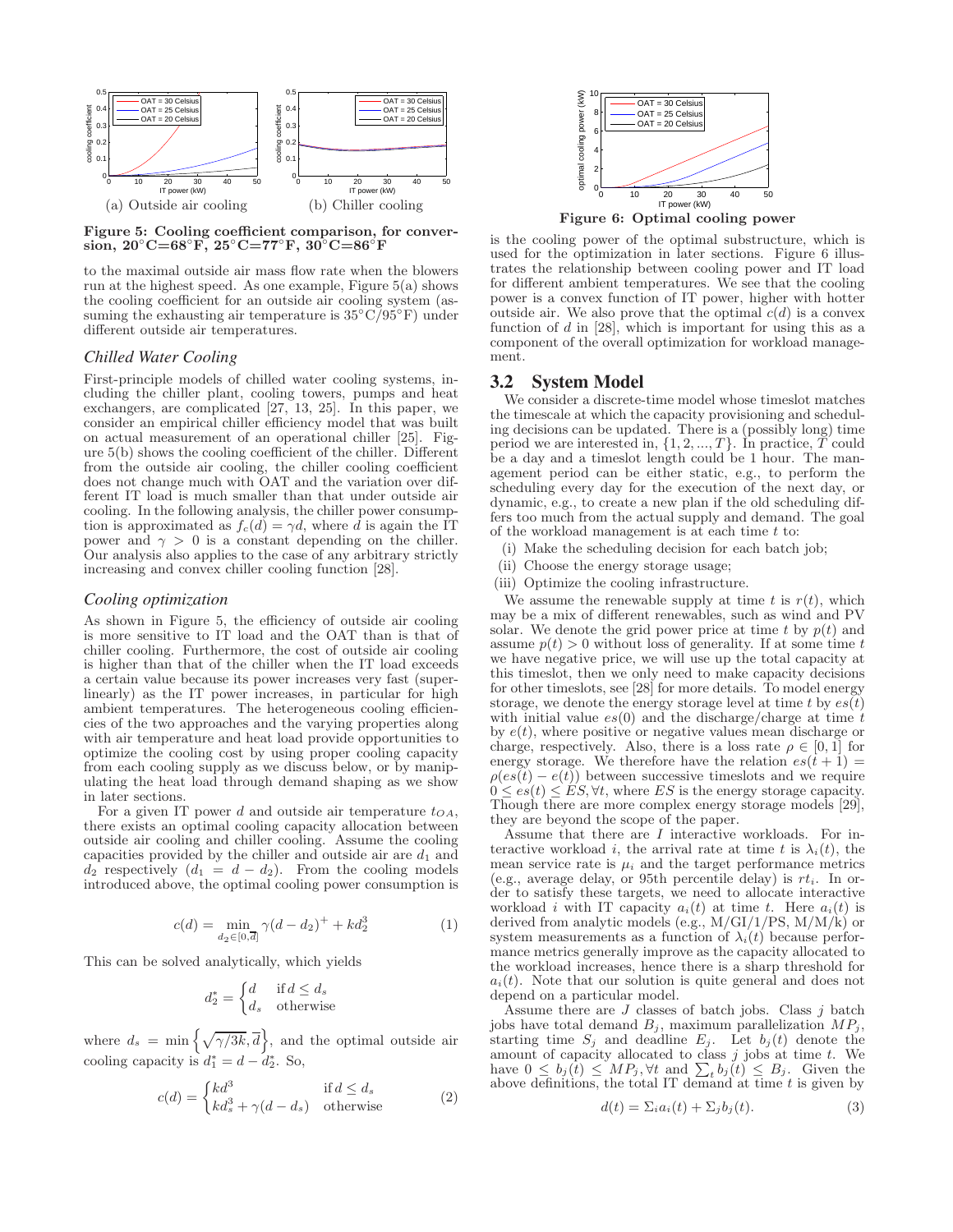When taking into consideration the server power model, we can further transform  $d(t)$  into power demand, as in Section 4.1. We assume the total IT capacity is  $D$ , so  $0 \leq$  $d(t) \leq D, \forall t$ . Note here  $d(t)$  is not constant, but instead time-varying as a result of dynamic capacity provisioning.

## 3.3 Cost and Revenue Model

The cost of a data center includes both capital and operating costs. Our model focuses on the operational electricity cost. Meanwhile, by servicing the batch jobs, the data center can obtain revenue. We model the data center cost by combining the energy cost and revenue from batch jobs. Note that, to simplify the model, we do not include the switching costs associated with cycling servers in and out of power-saving modes; however, the approach of [3] provides a natural way to incorporate such costs if desired.

To capture the variation of the energy cost over time, we let  $g(t, d(t), e(t))$  denote the energy cost of the data center at time t given the IT power  $d(t)$ , optimal cooling power, renewable generation, electricity price, and energy storage usage  $e(t)$ . For any t, we assume that  $g(t, d(t), e(t))$  is nondecreasing in  $d(t)$ , non-increasing in  $e(t)$ , and jointly convex in  $d(t)$  and  $e(t)$ .

This formulation is quite general, and captures, for example, the common charging plan of a fixed price per kWh plus an additional "demand charge" for the peak of the average power used over a sliding 15 minute window [30], in which case the energy cost function consists of two parts:

and

$$
p(t) (d(t) + c(d(t)) - r(t) - e(t))^{+}
$$

$$
p_{peak}\left(\max_{t}\left(d(t)+c(d(t))-r(t)-e(t)\right)^{+}\right),\,
$$

where  $p(t)$  is the fixed/variable electricity price per kWh, and  $p_{peak}$  is the peak demand charging rate. We could also include a sell-back mechanism and other charging policies. Additionally, this formulation can capture a wide range of models for server power consumption, e.g., energy costs as an affine function of the load, see [1], or as a polynomial function of the speed, see [4, 31].

We model only the variable component of the revenue<sup>2</sup>, which comes from the batch jobs that are chosen to be run. Specifically, the data center gets revenue  $\mathcal{R}(\mathbf{b})$ , where **b** is the matrix consisting of  $b_i(t), \forall j, \forall t$ . In this paper, we focus on the following, simple revenue function

$$
\mathcal{R}(\mathbf{b}) = \sum_j R_j \left( \sum_{t \in [S_j, E_j]} b_j(t) \right),
$$

where  $R_j$  is the per-job revenue.  $(\sum_{t \in [S_j, E_j]} b_j(t))$  captures the amount of class  $j$  jobs finished before their deadlines.

## 3.4 Optimization Problem

We are now ready to formulate the renewable and cooling aware workload management optimization problem. Our optimization problem takes as input the renewable supply  $r(\bar{t})$ , electricity price  $p(t)$ , optimal cooling substructure  $c(d(t))$ , and IT workload demand  $a_i(t)$ ,  $B_j$  and related information (the starting time  $S_j$ , deadline  $E_j$ , maximum parallization  $MP<sub>j</sub>$ ), IT capacity D, energy storage capacity ES and loss rate  $\rho$ , and generates an optimal schedule of each timeslot for batch jobs  $b_j(t)$  and energy storage usage  $e(t)$ , according to the availability of renewable power and cooling supply such that specified SLAs (e.g., deadlines) and operational goals (e.g., minimizing operational costs) are satisfied.

This is captured by the following optimization problem:

$$
\min_{\mathbf{b},\mathbf{e}} \Sigma_t g(t, d(t), e(t)) - \Sigma_j R_j \left( \Sigma_{t \in [S_j, E_j]} b_j(t) \right) \tag{4a}
$$

$$
s.t. \Sigma_t b_j(t) \le B_j, \qquad \forall j \qquad (4b)
$$

$$
es(t+1) = \rho(es(t) - e(t)), \qquad \forall t \qquad (4c)
$$

$$
0 \le b_j(t) \le MP_j, \qquad \forall j, \forall t \tag{4d}
$$

$$
0 \le d(t) \le D,\t\t \forall t \t(4e)
$$

$$
0 \le es(t) \le ES. \tag{4f}
$$

Here  $d(t)$  is given by (3). (4b) means the amount of served batch jobs cannot exceed the total demand, and could become  $\Sigma_t b_j(t) = B_j$  if finishing all class j batch job is required. (4c) updates the energy storage level of each timeslot. We also incorporate constraints on maximum parallelization (4d), IT capacity (4e), and energy storage capacity (4f). We may have other constraints, such as a "net zero" constraint that the total energy consumed be less than the total renewable generation within [1, T], i.e.  $\sum_t (d(t) + c(d(t))) \leq$ Function of the property of the that, though highly detailed, this formulation  $\sum_t r(t)$ . Note that, though highly detailed, this formulation does ignore some important concerns of data center design, e.g., reliability and availability. Such issues are beyond the scope of this paper; nevertheless, our designs merge nicely with proposals such as [32] for these goals.

In this paper, we restrict our focus from optimization (4a) to (5a), but the analysis can be easily extended to other convex cost functions.

$$
\min_{\mathbf{b},\mathbf{e}} \Sigma_t p(t) (d(t) + c(d(t)) - r(t) - e(t))^+ - \Sigma_j R_j \left( \Sigma_{t \in [S_j, E_j]} b_j(t) \right)
$$
\n(5a)

$$
s.t. \Sigma_t b_j(t) \le B_j, \qquad \forall j \qquad (5b)
$$

$$
es(t+1) = \rho(es(t) - e(t)), \qquad \forall t \qquad (5c)
$$

$$
0 \leq \theta_j(t) \leq MT_j, \qquad \forall j, \forall t \qquad (5a)
$$
  

$$
0 \leq d(t) \leq D \qquad \forall t \qquad (5a)
$$

$$
0 \le a(t) \le D, \qquad \forall t \qquad (\exists e)
$$

$$
0 \le es(t) \le ES. \tag{5f}
$$

Note that this optimization problem is jointly convex in  $b_j(t)$  and  $e(t)$  and can therefore be efficiently solved.

Given the significant amount of prior work approaching data center workload management via convex optimization [16, 17, 18, 19, 3, 11, 20], it is important to note the key difference between our formulation and prior work–our formulation is the first, to our knowledge, to incorporate renewable generation, storage, an optimized cooling micro grid, and batch job scheduling with consideration of both price diversity and temperature diversity. Prior formulations have included only one or two of these features. This "universal" inclusion is what allows us to consider truly integrated workload management.

# 3.5 Properties of the optimal workload management

The usage of the workload management optimization described above depends on more than just the ability to solve the optimization quickly. In particular, the solutions must be practical if they are to be adopted in actual data centers.

In this section, we provide characterizations of the optimal solutions to the workload management optimization, which highlight that the structure of the optimal solutions facilitates implementation. Specifically, one might worry that the optimal solutions require highly complex scheduling of the batch jobs, which could be impractical. For example, if a plan schedules too many jobs at a time, it may not be practical because there is often an upper limit on how many

 $2R$ evenue is also derived from the interactive workload, but for the purposes of workload management the amount of revenue from this workload is fixed.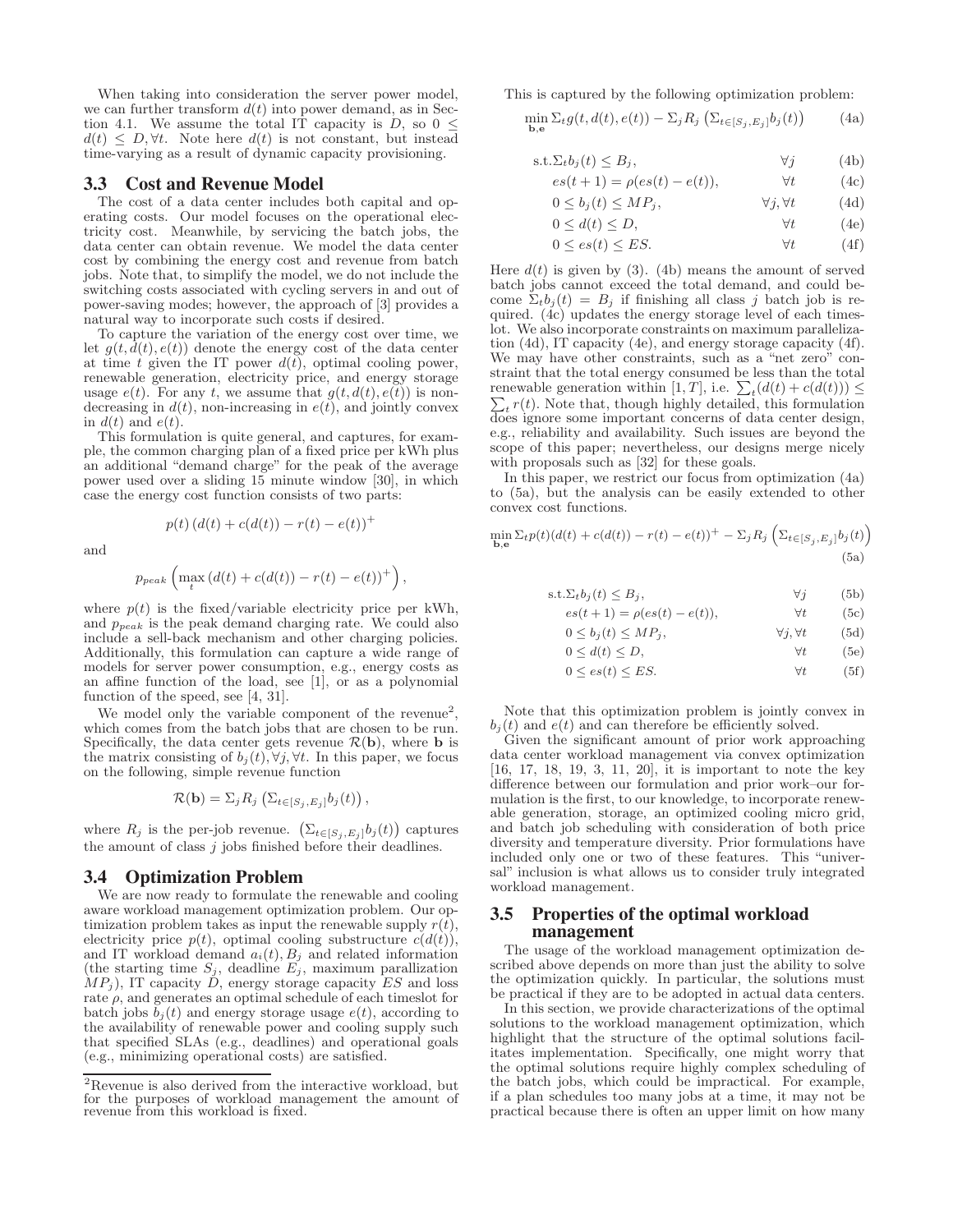workloads can be hosted in a physical server. The following results here show that such concerns are unwarranted.

## *Energy usage and cost*

Although it is easily seen that the workload management optimization problem has at least one optimal solution,<sup>3</sup> in general, the optimal solution is not unique. Thus, one may worry that the optimal solutions might have very different properties with respect to energy usage and cost, which would make capacity planning difficult. However, it turns out that the optimal solution, though not unique, has nice properties with respect to energy usage and cost.

In particular, we prove that all optimal solutions use the same amount of power from the grid at all times. Thus, though the scheduling of batch jobs and the usage of energy storage might be very different, the aggregate grid power usage is always the same. This is a nice feature when considering capacity planning of the power system. Formally, this is summarized by the following theorem proved in [28].

**Theorem** 1. For the simplified energy cost model  $(5a)$ , suppose the optimal cooling power  $c(d)$  is strictly convex in d. Then, the energy usage from the grid,  $(d(t) + c(d(t))$  $r(t) - e(t)$ <sup>+</sup>, at each time t is common across all optimal solutions.

Though Theorem 1 considers a general setting, it is not general enough to include the optimal cooling substructure discussed in Section 3.1, which includes a strictly convex section followed by a linear section (while in practice, the chiller power is usually strictly convex in IT power, and satisfies the requirement of Theorem 1). However, for this setting, there is a slightly weaker result that still holds–the marginal cost of power during each timeslot is common across all optimal solutions. This is particularly useful because it then provides the data center operator a benchmark for evaluating which batch jobs are worthy of execution, i.e., provide revenue larger than the marginal cost they would incur. Formally, we have the following theorem proved in [28].

**Theorem** 2. For the simplified energy cost model  $(5a)$ , suppose  $c(d)$  is given by  $(2)$ . Then, the marginal cost of power,  $\partial (p(t)(d(t) + c(d(t)) - r(t) - e(t))^+) / \partial (d(t)),$  at each time t is common across all optimal solutions.

#### *Complexity of the schedule for batch jobs*

A goal of this work is to develop an efficient, implementable solution. One practical consideration is the complexity of the schedule for batch jobs. Specifically, a schedule must not be too "fragmented", i.e., have many batch jobs being run at the same time and batch jobs being split across a large number of time slots. This is particularly important in virtualized server environments because we often need to allocate a large amount of memory for each virtual machine and the number of virtual machines sharing a server is often limited by the memory available to virtual machines even if the CPUs can be well shared. Additionally, there is always overhead associated with hosting virtual machines. If we run too many virtual machines on the same server at the same time, the CPU, memory, I/O and performance can be affected. Finally, with more virtual machines, live migrations and consolidations during runtime management can affect the system performance.

However, it turns out that one need not worry about an overly "fragmented" schedule, since there always exists a "simple" optimal schedule. Formally, we have the following theorem, which is proved in [28].



Figure 7: System Architecture

Theorem 3. There exists an optimal solution to the workload management problem with at most  $(T + J - 1)$  of the  $b_i(t)$  are neither 0 nor  $MP_i$ .

Informally, this result says that there is a simple optimal solution that uses at most  $(T+J-1)$  more timeslots, or corresponding active virtual machines, in total than any other solutions finishing the same number of jobs. Thus, on average, for each class of batch job per timeslot, we run at most  $\frac{(T+J-1)}{T}$  more active virtual machines than any other plan finishing the same amount of batch jobs. If the number of batch job classes is not large, on average, we run at most one more virtual machine per slot. In our experiments in Section 5, the simplest optimal solution only uses 4% more virtual machines. Though Theorem 3 does not guarantee that every optimal solution is simple, the proof is constructive. Thus, it provides an approach that allows one to transform an optimal solution into the simplest optimal solution.

In addition to Theorem 3, there are two other properties of the optimal solution that highlight its simplicity. We state these without proof due to space constraints. First, when multiple classes of batch jobs are served in the same timeslot, all of them except possibly the one with the lowest revenue are finished. Second, in every timeslot, the lowest marginal revenue of a batch job that is served is still larger than the marginal cost of power from Theorem 2.

# 4. SYSTEM PROTOTYPE

We have designed and implemented a supply-aware workload and capacity management prototype in a production data center based on the description in the previous section. The data center is equipped with on-site PV power generation and outside air cooling. The prototype includes workload and capacity planning, runtime workload scheduling and resource allocation, renewable generation and IT workload demand prediction. Figure 7 depicts the system architecture. The predictors use the historical traces of supply and demand information to predict the available power of an on-site PV, and the expected interactive workload demand. The capacity planner takes the predicted energy supply and cooling information as inputs and generates an optimal capacity allocation scheme for each workload. Finally, the runtime workload manager executes the workload plan.

The remainder of this section provides more details on each component of the system: capacity and workload planning, PV and workload prediction, and runtime workload management.

# 4.1 Capacity and Workload Planner

The data center has mixed energy sources: on-site photovoltaic (PV) generation tied to grid power. The cooling infrastructure has a cooling micro grid, including outside air cooling and chiller cooling. The data center hosts interactive applications and batch jobs. There are SLAs associated

<sup>3</sup>This can be seen by applying Weierstrass' theorem [33], since the objective function is continuous and the feasible set is compact subset of  $\mathbb{R}^n$ .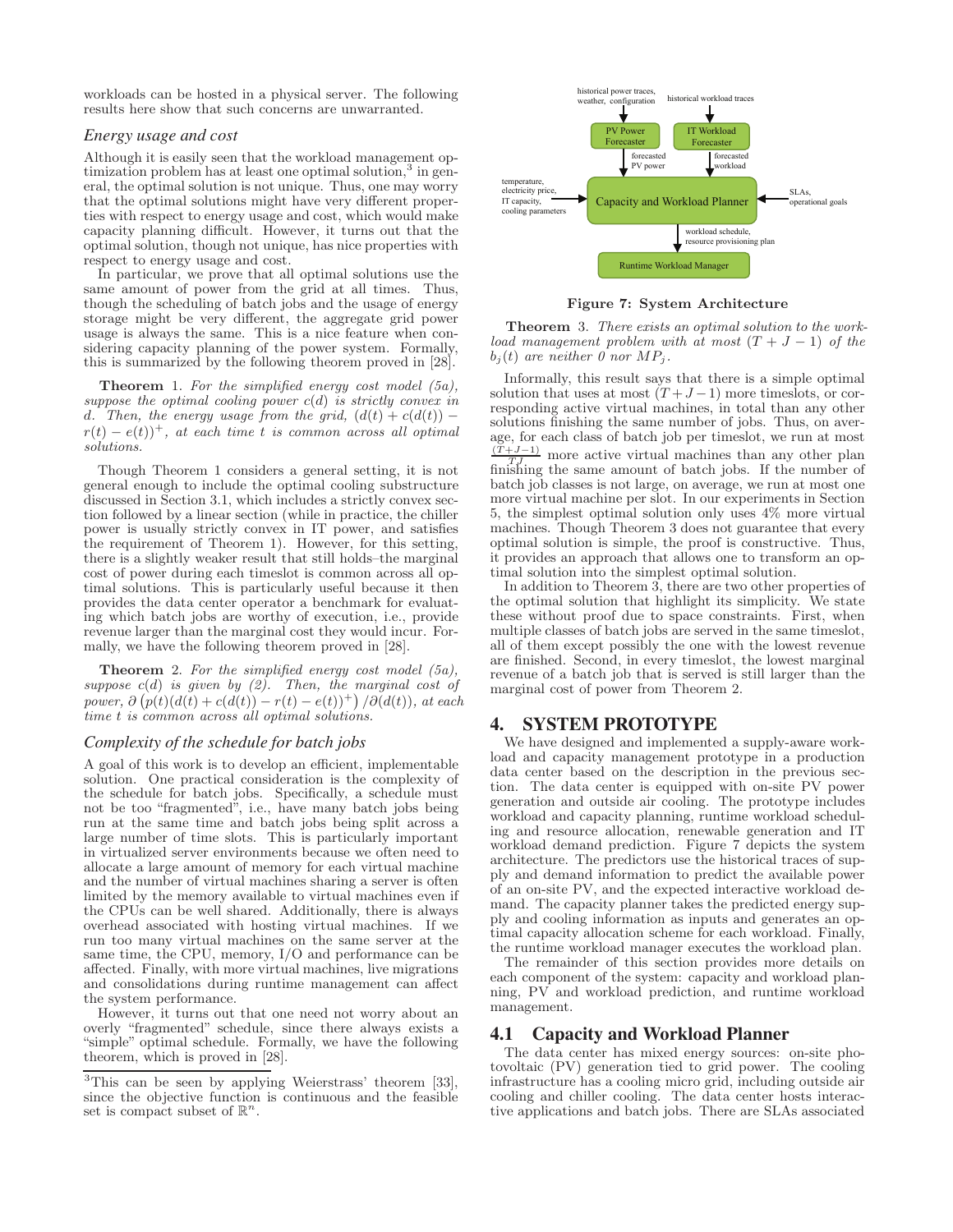with the workloads. Though multiple IT resources can be used by IT workloads, we focus on CPU resource management in this implementation. We use a virtualized server environment where different workloads can share resources on the same physical servers.

The planner takes the following inputs: power supply (time varying PV power and grid power price data), interactive workload demand (time varying user request rates, response time target), batch job resource demands (CPU hours, arrival time, deadline, revenue of each batch job), IT configuration information (number of servers, server idle and peak power, capacity) and cooling configuration parameters (blower capacity, chiller cooling efficiency) and operational goals. We use the optimization (5a) in Section 3.4 with the following additional details.

We first determine the IT resource demand of interactive workload  $i$  using the  $M/GI/1/PS$  model, which gives  $\frac{1}{\mu_i - \lambda_i(t)/a_i(t)} \leq rt_i$ . Thus, the minimum CPU capacity needed is  $a_i(t) = \frac{\lambda_i(t)}{\mu_i - 1/rt_i}$ , which is a linear function of the arrival rate  $\lambda_i(t)$ . We estimate  $\mu_i$  through real measurements and set the response time requirement  $rt_i$  according to the SLAs. While the model is not perfect for real-world data center workloads, it provides a good approximation. Although important, performance modeling is not the focus of this paper. The resulting average CPU utilization of interactive workload *i* is  $1 - \frac{1}{\mu_i r t_i}$ , therefore its actual CPU usage at time t is  $a_i(t) \left(1 - \frac{1}{\mu_i r t_i}\right)$ , the remaining  $a_i(t) \frac{1}{\mu_i r t_i}$ <br>capacity can be shared by batch jobs. For a batch job j, assume at time t it shares  $n_{ji}(t) \geq 0$  CPU resource with interactive workload i and uses additional  $n_j(t) \geq 0$  CPU resource by itself, then its total CPU usage at time  $t$  is  $b_i(t) = \sum_i n_{ii}(t) + n_i(t)$ , which is used to update Constraint (5b) and (5d). We have an additional constraint on CPU capacity that can be shared  $\sum_j n_{ji}(t) \leq a_i(t) \frac{1}{\mu_i r t_i}$ . Assume the data center has D CPU capacity in total, so the IT capacity constraint becomes  $\Sigma_i a_i(t) + \Sigma_j n_j(t) \leq D$ . Although our optimization (5a) in Section 3.4 can be used to handle IT workload with multi-dimensional demand, e.g., CPU, memory, here we restrict our attention to CPU-bound workloads.

The next step is to estimate the IT power consumption, which can be done based on the average CPU utilization

$$
P_{server}(u) = P_i + (P_b - P_i) * u
$$

where  $u$  is the average CPU utilization across all servers,  $P_i$ and  $P_b$  are the power consumed by the server at idle and their fully utilized state, respectively. This simple model has proved very useful and accurate in modeling power consumption since other components' activities are either static or correlate well with CPU activity [1]. Assuming each server has Q CPU capacity, using the above model, we estimate the IT power as follows<sup>4</sup>:

$$
d(t) = \frac{\sum_{i} a_i(t)}{Q} (P_i + (P_b - P_i) * u_i) + \frac{\sum_{j} n_j(t)}{Q} P_b,
$$

where  $u_i = \left(1 - \frac{1}{\mu_i r t_i} + \frac{\Sigma_j n_{ji}(t)}{a_i(t)}\right)$  $\frac{i n_{ji}(t)}{a_i(t)}\bigg).$ 

The cooling power can be derived from the IT power according to the cooling model (2) described in Section 3.1.

By solving the cost optimization problem (5a), we then obtain a detailed capacity plan, including at each time  $t$  the capacity allocated to each class j of batch jobs  $b_i(t)$  (from  $n_{ji}(t)$  and  $n_j(t)$ , and interactive workload i  $a_i(t)$ , energy storage usage  $e(t)$ , as well as optimal cooling configuration (i.e., capacity for outside air cooling and chiller cooling).



It follows from Section 3.4 that this problem is a convex optimization problem and hence there exist efficient algorithms to solve this problem. For example, disciplined convex programming [34] can be used. Under this approach, convex functions and sets are built up from a small set of rules from convex analysis, starting from a base library of convex functions and sets. Constraints and objectives that are expressed using these rules are automatically transformed to a canonical form and solved. In our prototype, the algorithm is implemented using Matlab CVX [34], a modeling system for convex optimization.

We then utilize the Best Fit Decreasing (BFD) method [35] to decide how to place and consolidate the workloads at each timeslot. More advanced techniques exist for optimizing the workload placement [5], but they are out this paper's scope.

# 4.2 PV Power Forecaster

A variety of methods have been used for fine-grained energy prediction, mostly using classical auto-regressive techniques [36, 37]. However, most of the work does not explicitly use the associated weather conditions as a basis for modeling. The work in [38] considered the impact of the weather conditions explicitly and used an SVM classifier in conjunction with a RBF kernel to predict solar irradiation. We use a similar approach for PV prediction in our prototype implementation. In order to predict PV power generation for the next day, we use a k-nearest neighbor  $(k-NN)$  based algorithm. The prediction is done at the granularity of one-hour time periods. The basic idea is to search for the most "similar" days in the recent past (using one week worked well here<sup>5</sup>) and use the generation during those days to estimate the generation for the target hour. The similarity between two days is determined using features such as ambient temperature, humidity, cloud cover, visibility, sunrise/sunset times on those days, etc. In particular, the algorithm uses weighted  $k$ -NN, where the PV prediction for hour t on the next day is given by  $\hat{y}_t = \frac{\sum_{i \in N_k(\mathbf{x}_t, \mathcal{D})} y_i/d(\mathbf{x}_i, \mathbf{x}_t)}{\sum_{i \in \mathcal{N}} y_i/d(\mathbf{x}_i, \mathbf{x}_i)}$  $\frac{\sum_{i\in N_k(\mathbf{x}_t,D)} s_i - \sum_{i\in N_k(\mathbf{x}_t,D)} s_i}{\sum_{i\in N_k(\mathbf{x}_t,D)} 1/d(\mathbf{x}_i,\mathbf{x}_t)}$ , where  $\hat{y}_t$  is the PV predicted output at hour  $t, x_t$  is the feature vector, e.g., temperature, cloud cover, for the target hour  $t$  obtained from the weather forecast,  $y_i$  is the actual PV output for neighbor  $i$ ,  $x_i$  is the corresponding feature vector, d is the distance metric function,  $N_k(\mathbf{x}_i, \mathcal{D})$  are k-nearest neighbors of  $\mathbf{x}_i$  in  $\mathcal{D}$ . k is chosen based on cross-validation of historical data.

Figure 8 shows the predicted and actual values for the PV supply of the data center for one week in September 2011. The average prediction errors vary from 5% to 20%. The prediction accuracy depends on occurrence of similar weather conditions in the recent past and the accuracy of the weather forecast. The results in [28] show that a ballpark approximation is sufficient for planning purposes and our system can tolerate prediction errors in this range.

## 4.3 IT Workload Forecaster

In order to perform the planning, we need knowledge about the IT demand, both the stochastic properties of the interactive application and the total resource demand of batch

<sup>4</sup> Since the number of servers used by an interactive workload or a class of batch jobs is usually large in data centers, we treat it as continuous.

<sup>&</sup>lt;sup>5</sup>If available, data from past years could also be used.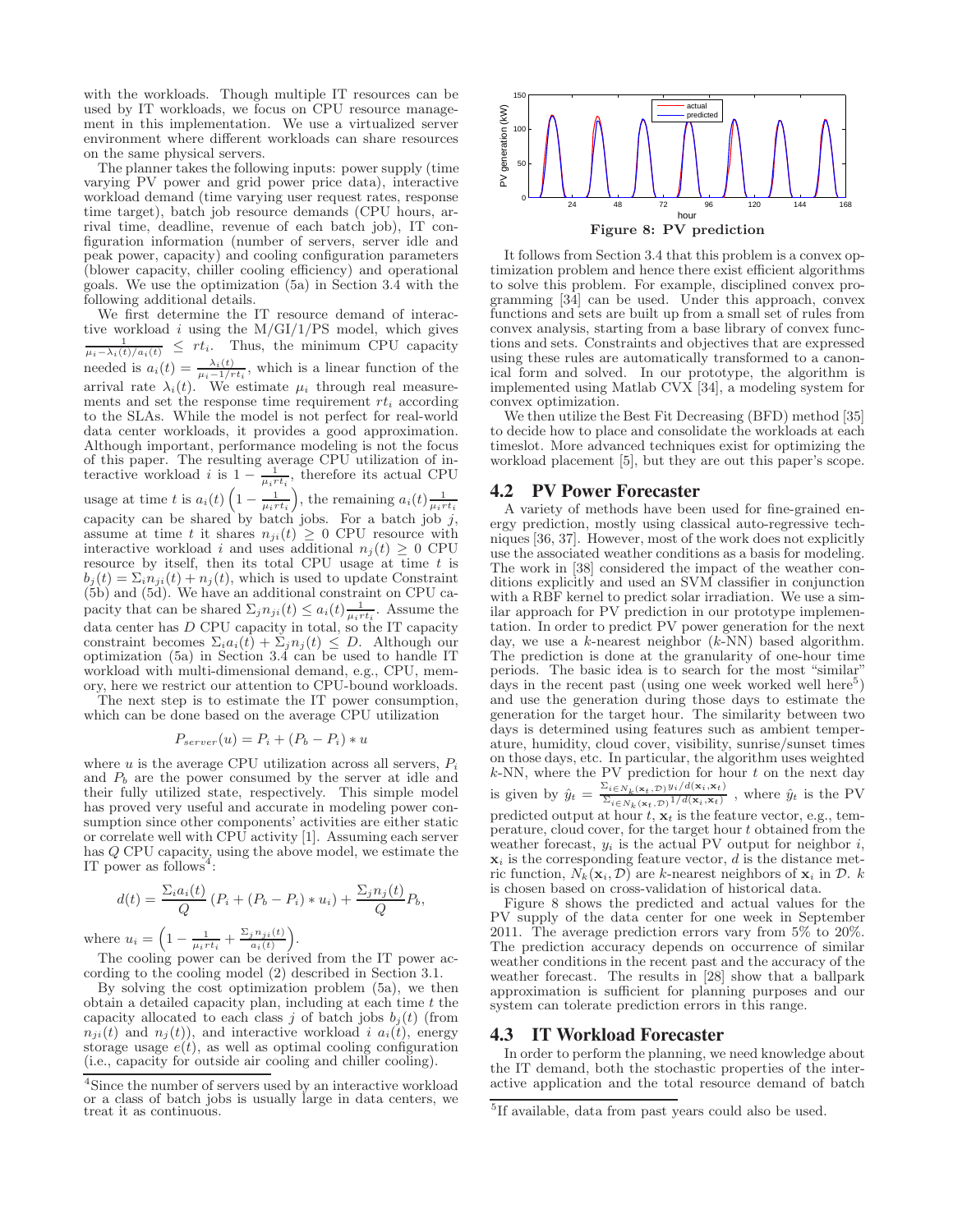

Figure 9: Workload analysis and prediction

jobs. Though there is large variability in workload demands, workloads often exhibit clear short-term and long-term patterns. To predict the resource demand (e.g., CPU resource) for interactive applications, we first perform a periodicity analysis of the historical workload traces to reveal the length of a pattern or a sequence of patterns that appear periodically. Fast Fourier Transform (FFT) can be used to find the periodogram of the time-series data. Figure 9(a) plots the time-series and the periodogram for 25 work days of a real CPU demand trace from an SAP application. From this we derive periods of the most prominent patterns or sequences of patterns. For this example, the peak at 24 hours in the periodogram indicates that it has a strong daily pattern (period of 24 hours). Actually, most interactive workloads exhibit prominent daily patterns. An auto-regressive model is then used to capture both the long term and short term patterns. The model estimates  $w(d, t)$ , the demand at time  $\overline{t}$  on day  $d$ , based on the demand of the previous  $N$  days as  $w(d, t) = \sum_{i=1}^{N} a_i * w(d - i, t) + c$ . The parameters are calibrated using historical data.

We evaluate the workload prediction algorithm with several real demand traces. The results for a Web application trace are shown in Figure 9(b). The average prediction errors are around  $20\%$ . If we can use the previous M time points of the same day for the prediction, we could further reduce the error rate.

The total resource demand (e.g., CPU hours) of batch jobs can be obtained from users or from historical data or through offline benchmarking [39]. Like supply prediction, a ballpark approximation is good enough, as we will see in [28].

## 4.4 Runtime Workload Manager

The runtime workload manager schedules workloads and allocates CPU resource according to the plan generated by the planner. We implement a prototype in a KVM-based virtualized server environment [40]. Our current implementation uses a KVM/QEMU hypervisor along with control groups (Cgroups), a new Linux feature, to perform resource allocation and workload management [40]. In particular, it executes the following tasks according to the plan: (1) create and start virtual machines hosting batch jobs; (2) adjust the resource allocation (e.g., CPU shares or number of virtual CPUs) to each virtual machine; (3) migrate and consolidate virtual machines via live migration. The workload manager assigns a higher priority to virtual machines running interactive workloads than virtual machines for batch jobs via Cgroups. This guarantees that resources are available as needed by interactive applications, while excess resources can be used by the batch jobs, improving server utilization.

# 5. EVALUATION

To highlight the benefits of our design for renewable and cooling aware workload management, we perform a mixture of numerical simulations and experiments in a real testbed. We first present trace-based simulation results in Section 5.1, and then the experimental results on the real testbed implementation in Section 5.2.

# 5.1 Case Studies

We begin by discussing evaluations of our workload and capacity planning using numerical simulations. We use traces from real data centers. In particular, we obtain PV supply, interactive IT workload, and cooling data from real data center traces. The renewable energy and cooling data is from measurements of a data center in California. The data center is equipped with 130kW PV panel array and a cooling system consisting of outside air cooling and chiller cooling. We use the real-time electricity price of the data center location obtained from [41]. The total IT capacity is 500 servers (100kW). The interactive workload is a popular web service application with more than 85 million registered users in 22 countries. The trace contains average CPU utilization and memory usage as recorded every 5 minutes. Additionally, we assume that there are a number of batch jobs. Half of them are submitted at midnight and another half are submitted around noon. The total demand ratio between the interactive workload and batch jobs is 1:1.5. The interactive workload is deemed critical and the resource demand must be met while the batch jobs can be rescheduled as long as they finish before their deadlines. The plan period is 24 hours and the capacity planner creates a plan for the next 24-hours at midnight based on renewable supply and cooling information as well as the interactive demand. The plan includes hourly capacity allocation for each workload. We assume perfect knowledge about the workload demand and renewable supply, and the results in [28] validate our solution works well with prediction errors and different mixes of interactive and batch workloads.

Here we explore:

- 1. How valuable is renewable and cooling aware workload management?
- 2. Is net zero possible under renewable and cooling aware workload management?
- 3. What portfolio of renewable sources is best?

## *How valuable is renewable and cooling aware workload management?*

We start with the key question for this paper: how much energy  $\cos t/CO_2$  savings does renewable and cooling aware workload management provide? In this study, we assume half of batch jobs must be finished before noon and another half must be finished before midnight. We compare the following four approaches: (i) *Optimal*, which integrates supply and cooling information and uses our optimization algorithm to schedule batch jobs; (ii) Night, which schedules batch jobs at night to avoid interfering with critical workloads and to take advantage of idle machines (this is a widely used solution in practice); (iii) Best Effort (BE), which runs batch jobs immediately when they arrive and uses all available IT to finish batch jobs as quickly as possible; (iv) Flat, which runs batch jobs at a constant rate within the deadline period for the jobs.

Figure 10 shows the detailed schedule and power consumption for each approach, including IT power (batch and interactive workloads), cooling, and supply. As shown in the figure, compared with other approaches, Optimal reshapes the batch job demand and fully utilizes the renewable supply, and uses non-renewable energy, if necessary, to complete the batch jobs during this 24-hour period. These additional batch jobs are scheduled to run between 3am and 6am or 11pm and midnight, when the outside air cooling is most efficient and/or the electricity price is lower. As a result, our solution reduces the grid power consumption by 39%-63% compared to other approaches (Figure  $10(e)$ ). Though not clear in the figure, the optimal solution does consume a bit more total power (up to 2%) because of the low cooling efficiency around noon. Figure 10(f) shows the average recur-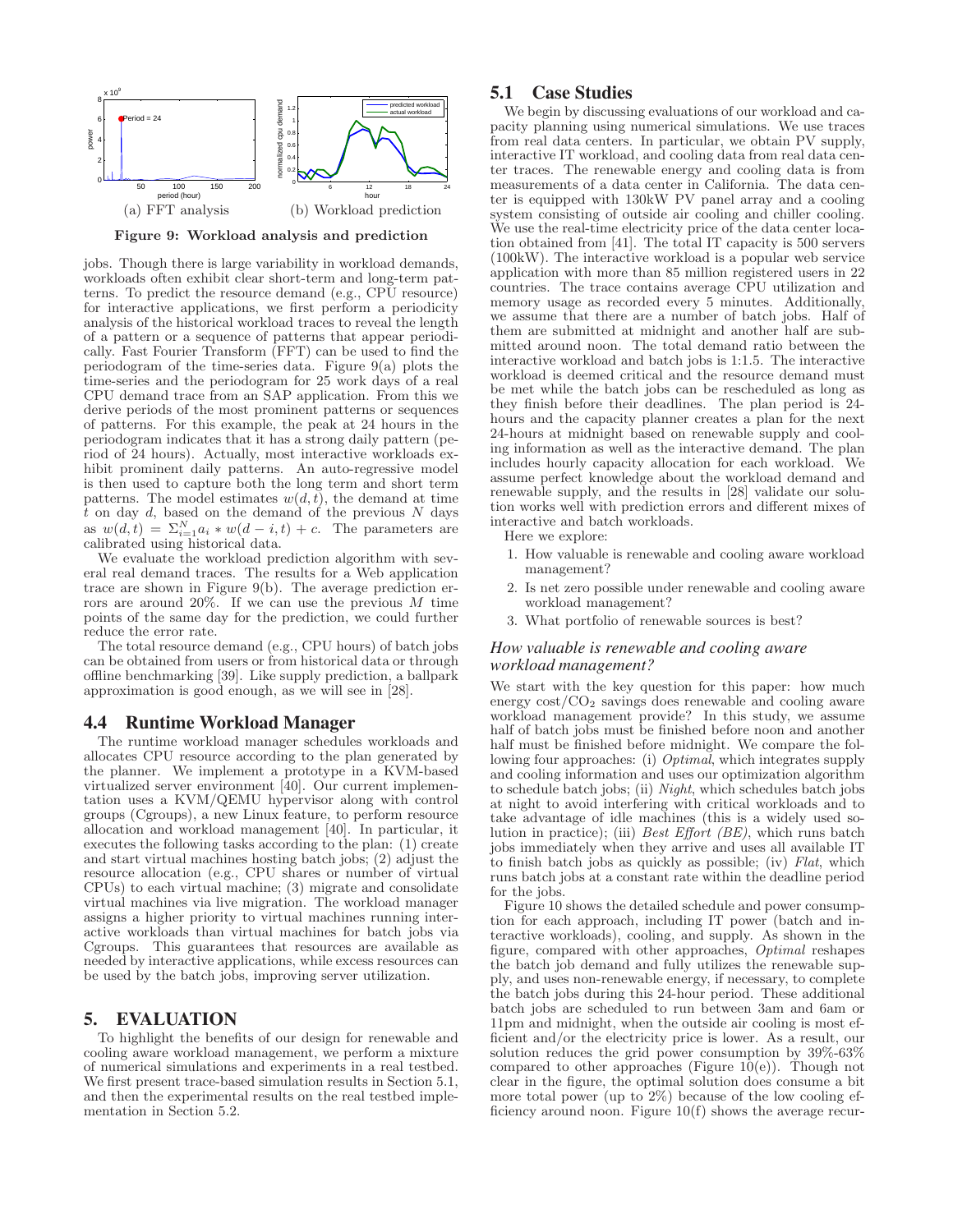

Figure 10: Power cost minimization while finishing all jobs

ring electricity cost and  $CO<sub>2</sub>$  emission per job. The energy cost per job is reduced by  $53\% - 83\%$  and the  $CO<sub>2</sub>$  emission per job is reduced by 39%-63% under the Optimal schedule.

The adaptation of workload management to renewable availability is clear in Figure 10. Less clear is the importance of managing the workload in a manner that is "cooling aware".

The importance of cooling aware scheduling: As discussed in Sections 2.2 and 3.1, the cooling efficiency and capacity of a cooling supply often vary over time. This is particularly true for outside air cooling. One important component of our solution is to schedule workloads by taking into account time varying cooling efficiency and capacity. To understand the benefits of cooling integration, we compare our optimal solution as shown in Figure  $10(a)$  with two solutions that are renewable aware but handle cooling differently: (i)Cooling-oblivious ignores cooling power and considers IT power only, (ii) Static-cooling uses a static cooling efficiency (assuming the cooling power is 30% of IT power) to estimate the cooling power from IT power and incorporates the cooling power into workload scheduling.

Figures 11(a) and 11(b) show Cooling-oblivious and Staticcooling schedules, respectively. As shown in the figures, both schedules integrate renewable energy into scheduling and run most batch jobs when renewables are available. However, because they do not capture the cooling power accurately, they cannot fully optimize workload schedule. In particular, by ignoring the cooling power, Cooling-oblivious underestimates the power demand and runs more jobs than the available PV supply and hence uses more grid power during the day. This is also less cost-efficient because the electricity price peaks at that time. On the other hand, by overestimating the cooling power demand, Static-cooling fails to fully utilize the renewable supply and results in inefficiency, too. Figures 11(c) and 11(d) compare the total power usage and energy efficiency, i.e., normalized energy cost and carbon emission per batch job of these two approaches and Optimal, respectively. By accurately modeling the cooling efficiency and adapting to time variations in cooling efficiency, our solution reduces the energy cost by  $20\%$ -38% and  $CO<sub>2</sub>$  emission by  $4\%$ -28%.



Figure 11: Benefit of cooling integration

The importance of optimizing the cooling micro-grid: Optimizing the workload scheduling based on cooling efficiency is only one aspect of our cooling integration. Another important aspect is to optimize the cooling micro-grid, i.e, using the proper amount of cooling capacity from each cooling resource. This is important because different cooling supplies exhibit different cooling efficiencies as the IT demand and external conditions such as OAT changes. Our solution takes this into account and optimizes the cooling capacity management in addition to IT workload management.

We compare: (i) *Optimal* adjusts the cooling capacity for outside air cooling and chiller cooling based on the dynamic cooling efficiency, which is determined by IT demand and outside air temperature; (ii) Binary Outside Air (BOA) uses outside air cooling at its full capacity if OAT exceeds some threshold  $(25°C)$  or interactive demand is too low (less than 10% of the IT capacity) and does not use it at all otherwise; (iii) Chiller only uses the chiller cooling only. All three solutions are renewable and cooling aware and schedule workload according to the renewable supply and cooling efficiency. They finish the same number of batch jobs. The difference is how they manage cooling resources and capacity.

Figure 12 shows the cooling capacity from outside air cooling and chiller cooling for these three solutions. As shown in this figure, Optimal uses outside air only during night when it is more efficient, and combines outside air cooling and chiller cooling during other times. In particular, our solution uses less outside air cooling and more chiller cooling between 1pm and 4pm as outside air cooling is less efficient due to high IT demand and outside air temperature at that time. In contrast, BOA runs outside air at full capacity except the hours around noon when the outside air is less efficient. Figures  $12(g)$  and  $12(h)$  compare the power, cost, and cooling consumption of the three approaches. By optimizing the cooling substructure, our solution reduces the cooling power by 66% over BOA and 48% over Chiller only.

## *Is net zero energy consumption possible with renewable and cooling aware workload management?*

Now, we switch our goal from minimizing the cost incurred by the data center to minimizing the environmental impact of the data center. Net zero is often used to describe a building with zero net energy consumption and zero carbon emission annually. Recently, researchers have envisioned how net zero building concepts can be effectively extended into the data center space to create a net zero data center, whose total power consumption is less than or equal to the total power supply from renewable. We explore if net zero is possible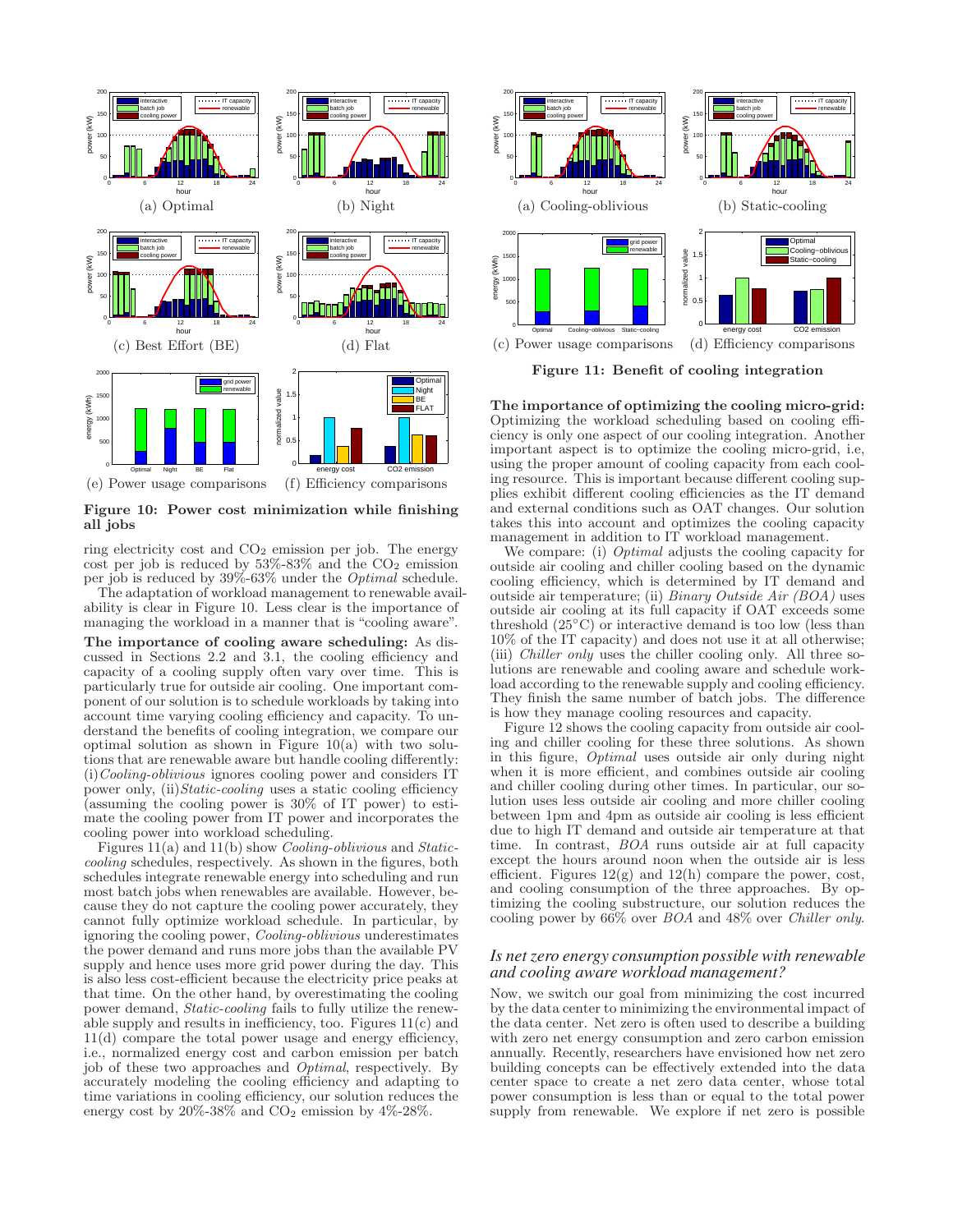

Figure 12: Benefit of cooling optimization

with renewable and cooling aware workload management in data centers and how much it will cost.

By adding a net-zero constraint (i.e., total power consumption  $\leq$  total renewable supply) to our optimization problem, our capacity planner can generate a net-zero schedule. Figure 13(a) shows our solution ( $Net\text{-}zero1$ ) for achieving a net zero operation goal. Similar to the optimal solution shown in Figure 10(a),  $Net\text{-}zero1$  optimally schedules batch jobs to take advantage of the renewable supply; however, batch jobs are only executed when renewable energy is available and without exceeding the total renewable generation, and thus some are allowed to not finish during this 24 hour period. In this case, about 40% of the batch jobs are delayed till a future time when a renewable energy surplus may exist. Additionally, some renewable energy is reserved to offset non-renewable energy used at night for interactive workloads. This excess renewable power is reserved in the afternoon when the outside air temperature peaks, thus minimizing the energy required for cooling.

A key to achieving net zero is energy storage. By maximizing renewable usage directly, Net-zero1 reduces the dependency on storage and hence the capital cost. To understand the benefit, we compare Net-zero1 with another schedule, Net-zero2, which runs the same amount of batch jobs but distributes the batch jobs over 24-hours as shown in Figure 13(b). Both approaches achieve the net-zero goal, but  $Net\text{-}zero\text{2}$  uses  $287\%$  more grid power compared to our solution Net-zero1. As a result, the energy storage sizes of Netzero1 and Net-zero2 are 82kWh and 330kWh, respectively.



Figure 14: Optimal renewable portfolio

Using an estimated cost of 400\$/kWh [22], this difference in energy demand results in \$99,200 more energy storage expenditure for Net-zero2.

## *What portfolio of renewable sources is best?*

To this point, we have focused on PV solar as the sole source of renewable energy. Since wind energy is becoming increasingly cost-effective, a sustainable data center will likely use both solar and wind to some degree. The question that emerges is which one is better source from the perspective of optimizing data center energy efficiency. More generally, what is the optimal portfolio of renewable sources?

We conduct a study using the wind and solar traces depicted in Figure 2. Assuming an average renewable supply of 200kW, we vary the mix of solar and wind in the renewable supply. For each mix, we use our capacity management optimization algorithm to generate an optimal workload schedule. We compare the non-renewable power consumption for different renewable mixes for two cases (turning off unused servers and without turning off unused servers). Figure 14 shows the results as a function of percentage of solar with different storage capacity. As shown in the figure, the optimal portfolio contains more solar than wind because solar is less volatile and the supply aligns better with IT demand.

However, wind energy is still an important component and a small percentage of wind can help improve the efficiency. For example, the optimal portfolio without storage consists of about  $60\%$  solar and  $40\%$  wind. As we increase the storage capacity, the energy efficiency improves and wind energy becomes less valuable. This is because wind is stronger at night and so storage will incur heavier losses.

In summary, solar is a better source for local data centers in sunny areas such like Palo Alto and a small addition of wind can help improve energy efficiency. The optimal portfolio varies for different areas. Additionally, recent work has shown that the value of wind increases significantly when geographically diverse data centers are considered [17, 20].

## 5.2 Experimental Results on a Real Testbed

The case studies described in the previous section highlight the theoretical benefits of our approach over existing solutions. To verify our claims and ensure that we have a practical and robust solution, we experimentally evaluate our prototype implementation on a real data center testbed and contrast it with a current workload management approach.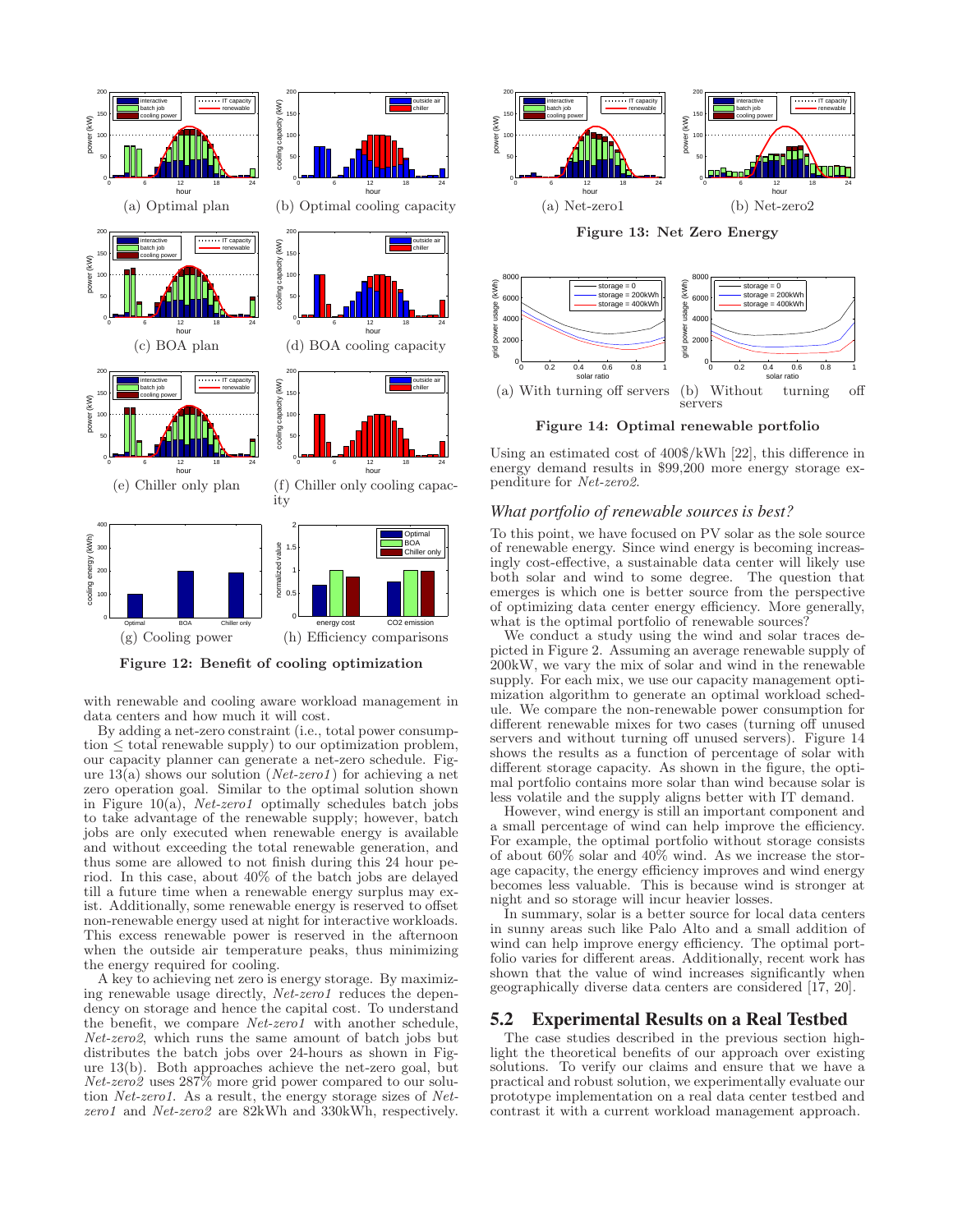## *5.2.1 Experiment Setup*

Our testbed consists of four high end servers (each with two 12-core 1.8GHz processors and 64 GB memory) and the following workloads: one interactive Web application, and 6 batch applications. Each server is running Scientific Linux. Each workload is running inside a KVM virtual machine. The interactive application is a single-tier web application running multiple Apache web servers and batch jobs are sysbench  $\overline{42}$  with different resource demands. httperf  $\overline{43}$  is used to replay the workload demand traces in the form of CGI requests, and each request is directed to one of the Web servers. The PV, cooling data, and interactive workload traces used in the case study are scaled to the testbed capacity. We measure the power consumption via the server's built-in management interfaces, collect CPU consumption through system monitoring and obtain response times of Web servers from Apache logs.

## *5.2.2 Experiment Results*

We compare two approaches: (i) *Optimal* is our optimal design, (ii) *Night*, which runs batch jobs at night. For each plan, the runtime workload manager dynamically starts the batch jobs, allocates resources to both interactive and batch workloads and turns on/off servers according to the plan. Figures 15(a) and 15(b) shows the CPU allocation of our optimal solution and the actual CPU consumption measured in the experiment, respectively. The results show that actual resource usage closely follows the power generated by the capacity planner. The results for Night are similar. We further compare the predicted power usage in the plan and the actual power consumption in the experiment for both approaches. From Figures  $15(c)$  and  $15(d)$ , we see that the actual power usage is close to the power plan.

We then compare the power consumption and performance of the two approaches. Figure  $16(a)$  shows the power consumption. Optimal does more work during the day when the renewable energy source is available. Night uses additional servers from midnight to 6am to run batch jobs while our solution starts batch jobs around noon by taking advantage of renewable energy. Compared with Night, our approach reduces the grid power usage by 48%. One thing worth mentioning is that the total power is not quite proportional to the total CPU utilization as a result of the large idle part of the server power. This is most noticeable when the number of servers is small, as we see in the experimental results, Figures  $15(b)$  and  $15(c)$ . When the total number of servers increases, the impact of idle power decreases and Optimal will save even more grid power.

One reason that batch jobs are scheduled to run at night is to avoid interfering with interactive workloads. Our approach runs more jobs during the day when the web server demand is high. To understand the impact of this on performance, we compare the average response time of the web server. The results show that both approaches are almost identical: 153.0ms for Optimal, compared to 156.0ms for Night. See [28] for more details. This is because both solutions satisfy web server demand and Linux KVM/Cgroups scheduler is preemptive and enables CPU resources to be effectively virtualized and shared among virtual machines [40]. In particular, assigning a much higher priority to virtual machines hosting the web servers guarantees that resources are available as needed by the web servers.

In summary, the real experiment results demonstrate that (i) the optimization-based workload management scheme can translate effectively into a prototype implementation, (ii) compared with traditional workload management solution, Optimal significantly reduces the use of grid power without degrading the performance of critical demand.

# 6. CONCLUDING REMARKS



Figure 15: Comparison of plan and experimental results

(d) Power (Night)

(c) Power (Optimal)



Figure 16: Comparison of optimal and night

Our goal in this paper is to provide an integrated workload management system for data centers that takes advantage of the efficiency gains possible by shifting demand in a way that exploits time variations in electricity price, the availability of renewable energy, and the efficiency of cooling. There are two key points we would like to highlight about our design.

First, a key feature of the design is the integration of the three main data center silos: cooling, power, and IT. Though a considerable amount of work exists in optimizing efficiencies of these individually, there is little work that provides an integrated solution for all three. Our case studies illustrate that the potential gains from an integrated approach are significant. Additionally, our prototype illustrates that these gains are attainable. In both cases, we have taken case to measurements from a real data center and traces of real applications to ensure that our experiments are meaningful.

Second, it is important to point out that our approach uses a mix of implementation, modeling, and theory. At the core of our design is a cost optimization that is solved by the workload manager. Care has been taken in designing and solving this optimization so that the solution is "practical" (see the characterization theorems in Section 3.5). Building an implementation around this optimization requires significant measurement and modeling of the cooling substructure, and the incorporation of predictors for workload demand and PV supply. We see one role of this paper as a proof of concept for the wide-variety of "optimization-based designs" recently proposed, e.g., [16, 17, 18, 19, 3, 11, 20].

There are a number of future directions building on this work including integrating reliability and a more detailed study of the role of storage. But, perhaps the most exciting direction is the potential to consider renewable and cooling aware workload management of geographically diverse data centers as opposed to the local workload management con